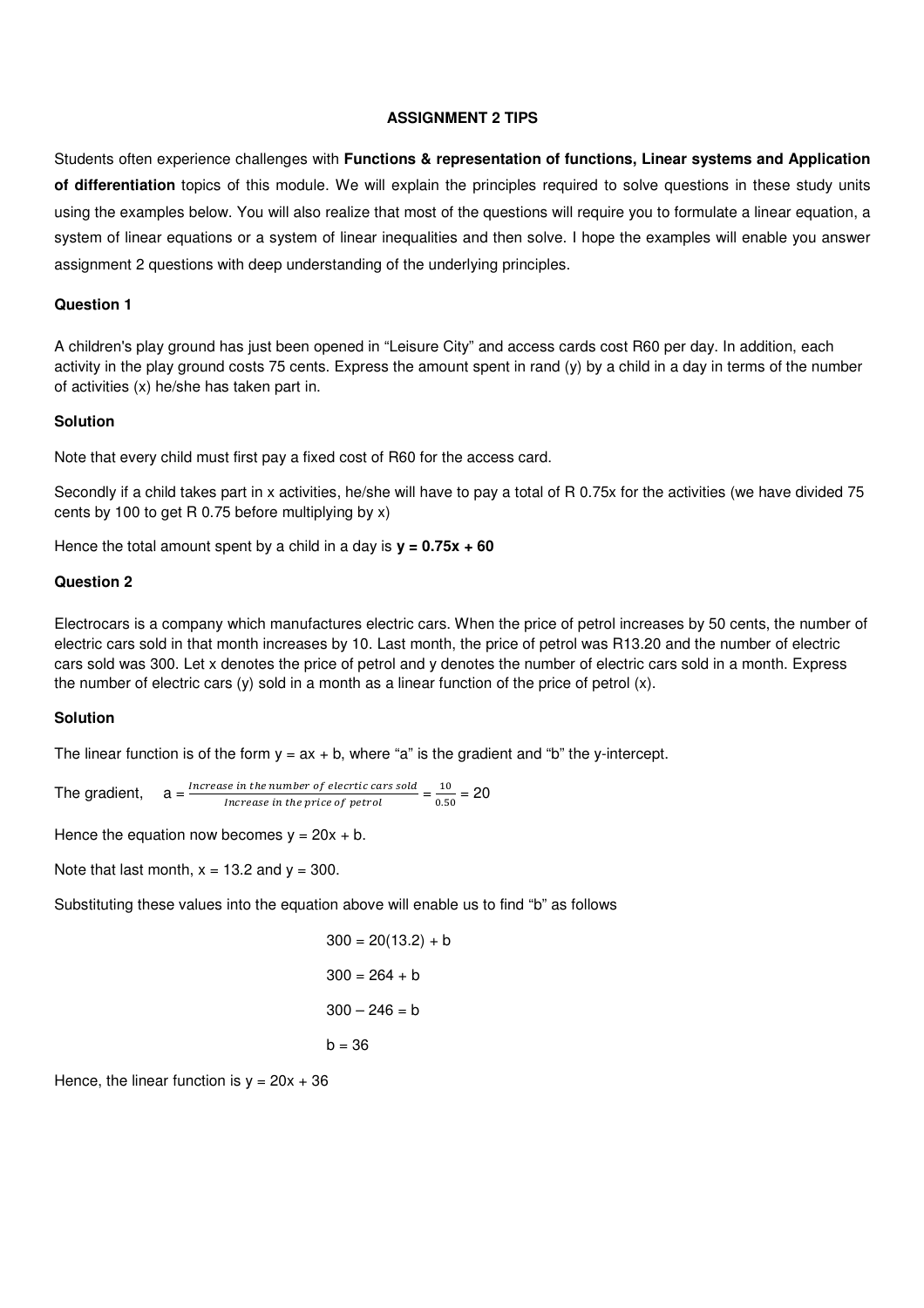#### **Questions 3 and 4 are based on the following information:**

Consider the quadratic function  $y = 2x - \frac{1}{3}x^2$  and its associated graph

# **Question 3**

Determine the vertex of the graph

## **Solution**

If we compare the above equation with the general quadratic function  $y = ax^2 + bx + c$ , we can see that

$$
a = -\frac{1}{3}
$$
,  $b = 2$  and  $c = 0$ 

The x value at the vertex is obtained from  $x = -\frac{b}{2a}$ 

Hence 
$$
x = -\frac{2}{\frac{-2}{3}} = -2(-\frac{3}{2}) = 3
$$

In order to find the y value at the vertex, we will substitute the x value of the vertex into the quadratic function above as follows

$$
y = 2(3) - \frac{1}{3}(3^2) = 3
$$

Hence the coordinates of the vertex are (3, 3)

# **Question 4**

Find the coordinates of the x-intercepts of the graph.

# **Solution**

The x-intercepts are determined by equation the quadratic function to zero and solving for the values of x. Hence

$$
2x - \frac{1}{3}x^2 = 0
$$
 where  $a = -\frac{1}{3}$ ,  $b = 2$  and  $c = 0$ 

(We can factorize out x in order to solve the equation easily but I will use the quadratic formula to show the general principle). We can determine the x-intercepts using the quadratic formula as follows

$$
x = \frac{-b \pm \sqrt{b^2 - 4ac}}{2a}
$$

$$
x = \frac{-2 \pm \sqrt{2^2 - 4(-\frac{1}{3})(0)}}{2(-\frac{1}{3})}
$$

$$
x = \frac{-2 \pm \sqrt{4}}{-\frac{2}{3}}
$$

$$
x = 0 \text{ or } x = 6
$$

Note that the curve graph cuts the x-axis when  $y = 0$ . Hence the coordinates of the x-intercepts are

$$
(0, 0)
$$
 and  $(6, 0)$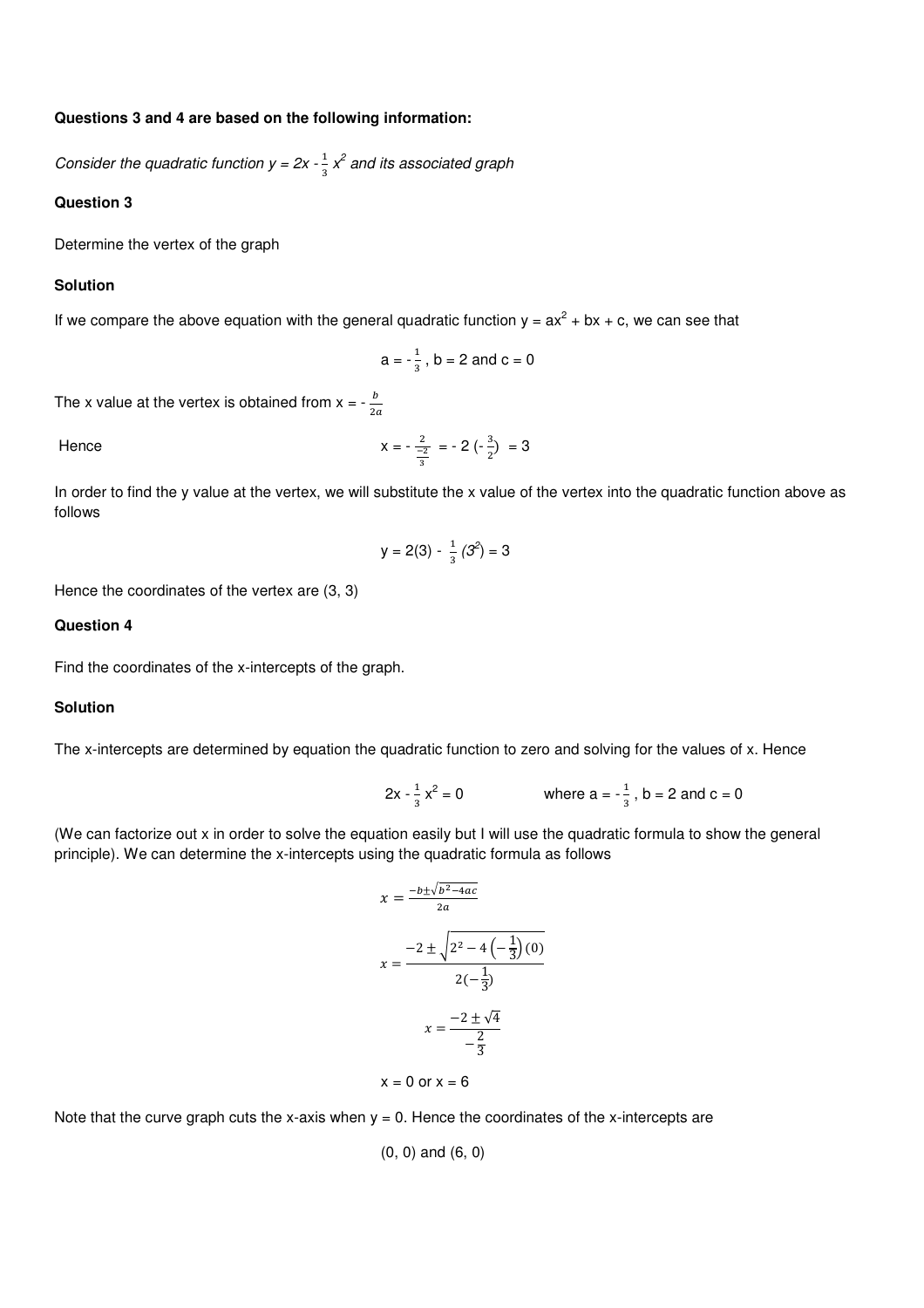# **Questions 5 and 6 are based on the following information:**



#### **Question 5**

Determine the vertex of the graph.

# **Solution**

The vertex here is the coordinates of the minimum turning point of the graph which is (1, -3)

# **Question 6**

Determine the y-intercept of the graph.

# **Solution**

The coordinates of the y-intercept are read from the point where the parabola cuts through the y-axis. In this case, the yintercept has coordinates (0, -2).

# **Questions 7 and 8 are based on the following information:**

Pedro invested an amount of money p, in dollars at a continuously compounded interest rate r for time t years.

## **Question 7**

Find the time taken for the amount invested to treble in logarithmic form.

# **Solution**

Present value = P

Future value  $S = 3P$  (since the amount trebled)

```
Rate = r
```
Using formula for continuous compounding, we have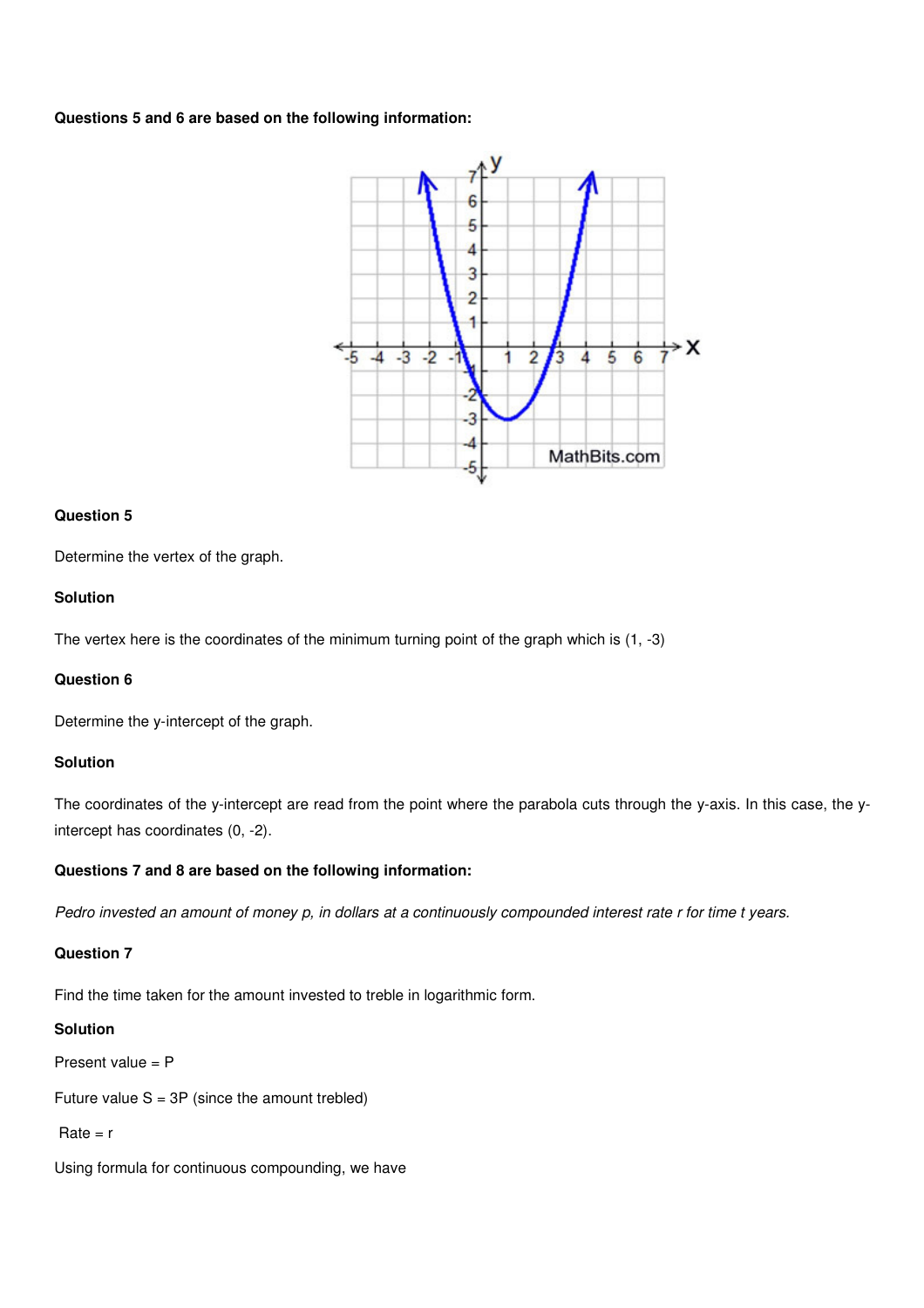$$
S = P e^{rt}
$$

$$
3P = P e^{rt}
$$

Cancelling out P gives

 $3 = e^{rt}$ 

Taking logs of both sides give

 $\ln 3 = \ln e^{rt}$  (Ln brings down the exponent "rt" and removes the exponential function e)

$$
\ln 3 = rt
$$

$$
t = \frac{\ln 3}{r}
$$

# **Question 8**

In how many years will the investment trebled if the investment earns 5.5% compounded continuously.

# **Solution**

Substituting the interest rate 5.5% = 0.055 into t =  $\frac{ln3}{2}$  $rac{u}{r}$  gives the time taken for the investment to trebled.

$$
t = \frac{ln3}{0.055}
$$
  
t = 19.97 ~ 20 years

## **Question 9**

Thato has R 200 000 to invest but in order to diversify his risk exposure, he has chosen two investment options. The first investment option pays 5% per annum and the second investment option pays 8% per annum. He intends to make an annual profit of R 12 400. How much will he invest in each investment option?

#### **Solution**

The future value of the payments at the end of 1 year must be equal to the value of R 212,400 (200 000 + 12400 interest) at the end of 1 year.

Let's assume that an amount 'P' is invested at 5% per annum while (200 000 - P) is invested at 8% per annum.

Hence, using the formula  $S = P (1 + R)^T$ , we will have:

 $212\,400 = P(1 + 0.05)^1 + (200\,000 - P)(1 + 0.08)^1$ 

$$
212\,400 = P(1.05) + (200\,000 - P)(1.08)
$$

Expanding the brackets give

 $212 400 = 1.05P + (200 000 x 1.08) -1.08P$  $212 400 = 1.05P + 216 000 - 1.08P$  $212\,400 = 216\,000 - 0.03P$  $0.03P = 216000 - 212400$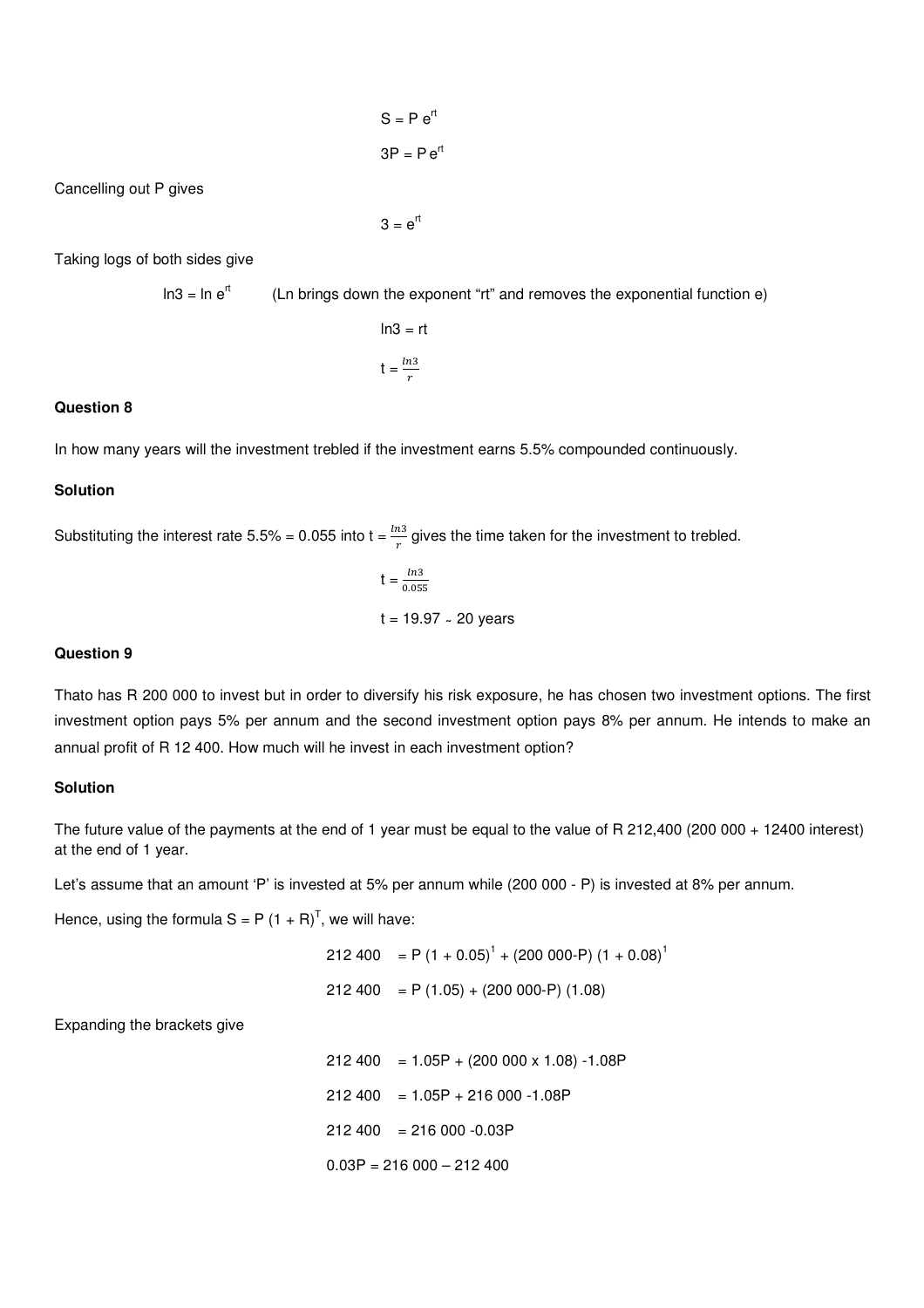$0.03P = 3600$  $P = 3,600/0.03$  $P = 120000$ 

Hence, R120 000 is invested at 5% per annum while R80 000 is invested at 8% per annum.

# **Question 10**

A chemist has two chemical solutions that contain different concentrations. He wants to use these two solutions to prepare a cleaning chemical that will be effective in removing grease from plastics. One solution has a 16% concentration and the other has a 7% concentration. How many litres (l) of each solution should he mix to obtain 30 litres (l) of a 10% concentration.

## **Solution**

Let  $x =$  number of litres of 16% concentration

Let  $y =$  number of litres of 7% concentration

We also know that he needs to prepare 30 litres of 10% concentration. Hence

$$
16x + 7y = 30 \times 10
$$
  

$$
16x + 7y = 300
$$
 (equation 1)

Also the total volume of solution to be prepared is 30 litres. Hence

 $x + y = 30$  (equation 2)

We will then solve the two equations simultaneously as follows:

From equation 2,  $y = 30 - x$ 

Substituting into equation 1 gives

$$
16x + 7(30 - x) = 300
$$
  
\n
$$
16x + 210 - 7x = 300
$$
  
\n
$$
16x - 7x = 300 - 210
$$
  
\n
$$
9x = 90
$$
  
\n
$$
x = \frac{90}{9} = 10
$$
 litres.

But  $y = 30 - x$ 

 $y = 30 - 10$  $y = 20$  litres.

Hence we need 10 litres of 16% concentration and 20 litres of 10% concentration in order to prepare the cleaning chemical.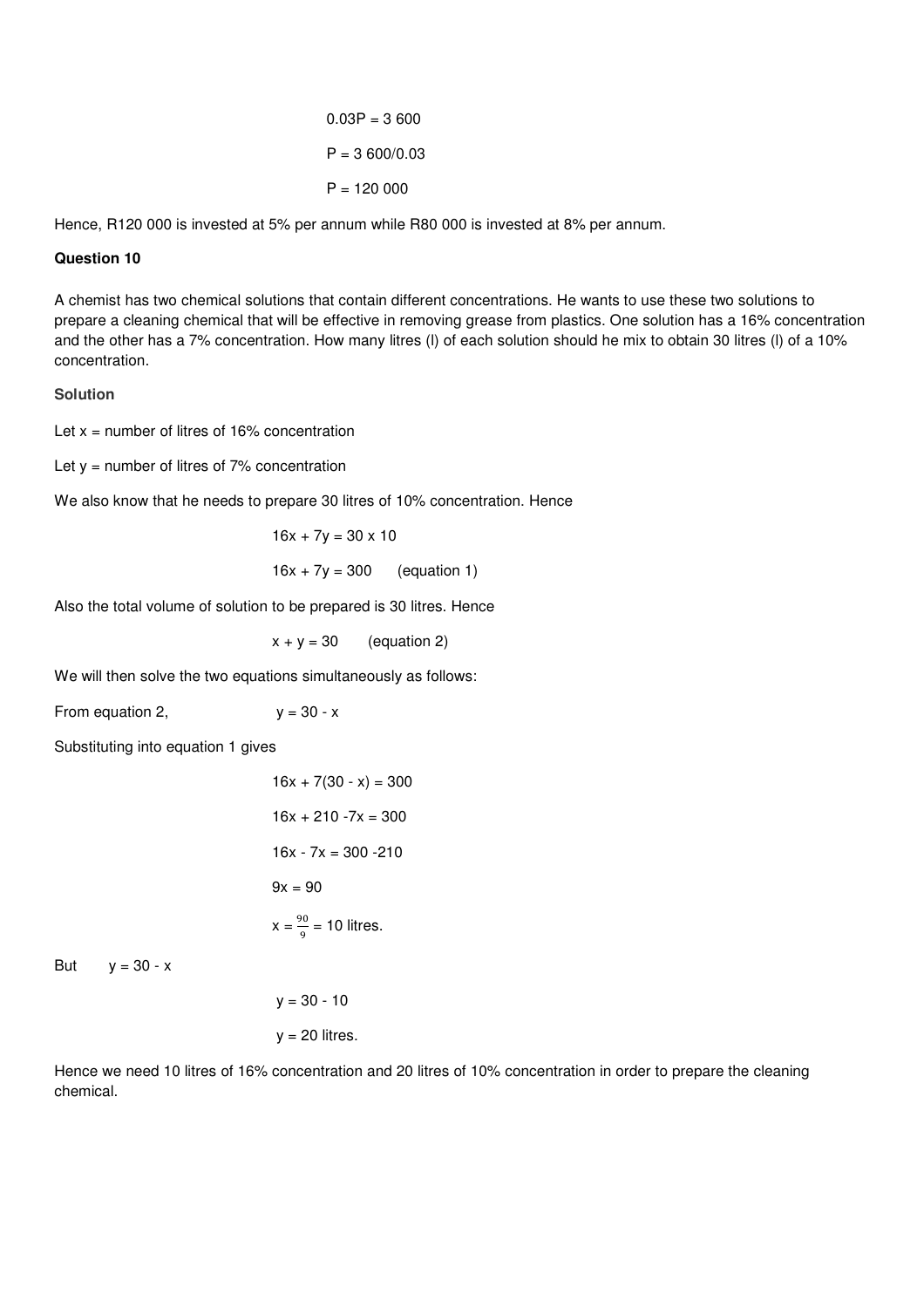## **Questions 11 and 12 are based on the following information:**

The University senate has decided to be supplying Apple laptops to staff. A decision has been taken to buy 200 laptops per year if the price is R4 000 and 150 laptops per year if the price is R5 000. Apple Company is only willing to supply 150 laptops per year if the price is R4 400 and 200 laptops per year if the price is R4 900.

#### **Question 11**

Determine the market equilibrium point.

## **Solution**

Market equilibrium is the price at which the quantity demanded is equal to the quantity supplied. We will need to find the demand equation and supply equation. These equations will be solved simultaneously in order to obtain the price and quantity at equilibrium point. The demand and supply equation will be in the form  $p = aq + b$  where p is the equilibrium price and q is the quantity at equilibrium, "a" is the gradient and b is the y-intercept.

For the demand function,  $a = \frac{5000 - 4000}{150 - 200} = \frac{1000}{-50}$  $\frac{1000}{-50}$  = -20

The demand equation now becomes  $p = -20q + b$ . Substituting  $p = 4000$  and  $q = 200$  into the equation, we can find b as follows

```
4000 = -20(200) + b4000 = -4000 + b8000 = b
```
Hence the demand equation is  $p = -20q + 8000$ .

For the supply function,  $a = \frac{4900 - 4400}{200 - 150} = \frac{500}{50}$  $\frac{300}{50}$  = 10

The supply equation now becomes  $p = 10q + b$ . Substituting  $p = 4400$  and  $q = 150$  into the equation, we can find b as follows

```
4400 = 10(150) + b4400 = 1500 + b2900 = b
```
Hence the supply equation is  $p = 10q + 2900$ .

We can solve the two equations simultaneously as follows

$$
-20q + 8000 = 10q + 2900
$$
  

$$
-20q - 10q = 2900 - 8000
$$
 (collecting like terms)  

$$
-30q = -5100
$$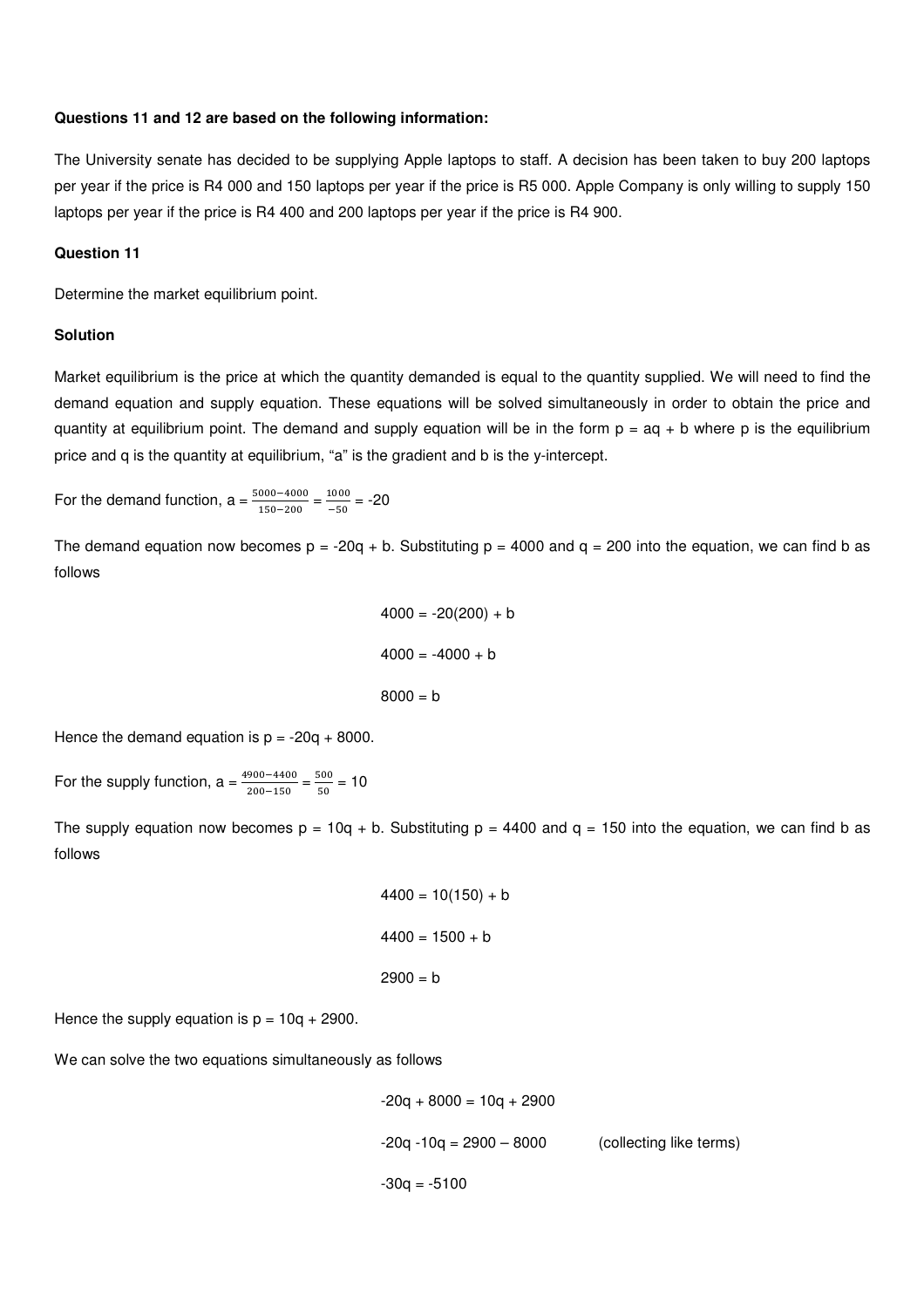$$
q = \frac{-5100}{-30} = 170
$$

But  $p = -20q + 8000$ , substituting  $q = 170$  into the equation gives

$$
p = -20(170) + 8000
$$
  

$$
p = 4600.
$$

#### **Question 12**

If Apple is taxed 15% per unit sold, find the new equilibrium point.

# **Solution**

The tax affects the supply function but not the demand function. Hence, Apple will be willing to supply 150 laptops per year if the price is R5 060 (4400 + (15% of 4400)) and 200 laptops per year if the price is R5 635 (4900 + (15% of 4900)).

For the supply function,  $a = \frac{5635 - 5060}{200 - 150} = \frac{575}{50}$  $\frac{375}{50}$  = 11.5

The supply equation now becomes  $p = 11.5q + b$ . Substituting  $p = 5060$  and  $q = 150$  into the equation, we can find b as follows

$$
5060 = 11.5(150) + b
$$

$$
5060 = 1725 + b
$$

$$
3335 = b
$$

Hence the supply equation is  $p = 11.5q + 3335$ .

We can solve the two equations simultaneously as follows

$$
-20q + 8000 = 11.5q + 3335
$$
  

$$
-20q - 11.5q = 3335 - 8000
$$
 (collecting like terms)  

$$
-31.5q = -4665
$$
  

$$
q = \frac{-4665}{-31.5} = 148
$$

But  $p = -20q + 8000$ , substituting  $q = 148$  into the equation gives

 $p = -20(148) + 8000$  $p = 5040.$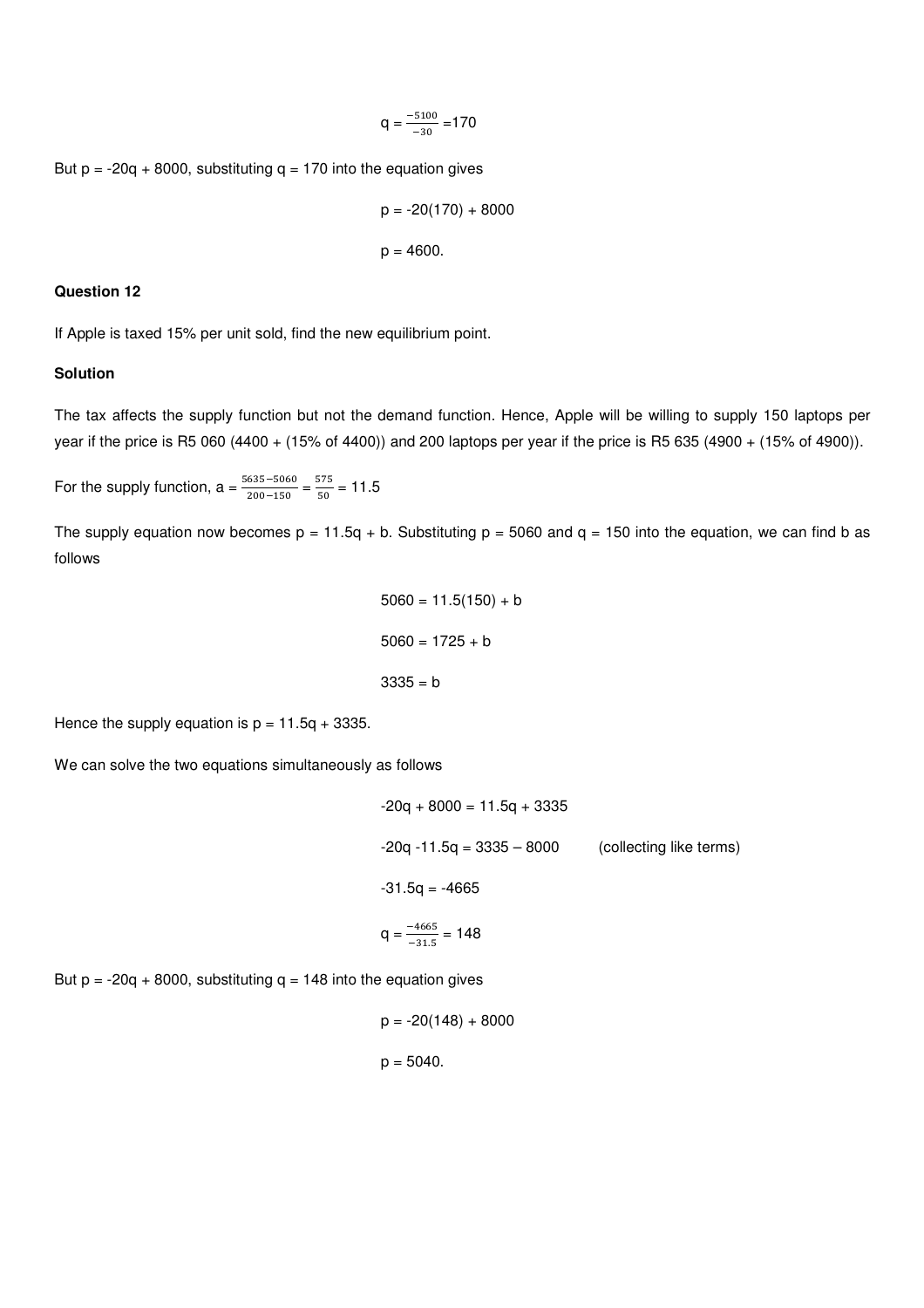# **Question 13**

Solve the inequality  $-27 + 5x > 3(8 + 7x)$ 

# **Solution**

 $-27 + 5x > 24 + 21x$  (expanding the brackets on the right)  $5x - 21x > 24 + 27$  (collecting like terms together give)

Hence

 $-17x > 51$ 

Dividing all through by the -17 will reverse the sign of the inequality and give

**x < -3** 

#### **Questions 14, 15 and 16 are based on the following information:**

A furniture manufacturer makes two types of furniture – chairs and sofas. The production of the sofas and chairs requires three operations – carpentry, finishing, and upholstery. Manufacturing a chair requires 3 hours of carpentry, 9 hours of finishing, and 2 hours of upholstery. Manufacturing a sofa requires 2 hours of carpentry, 4 hours of finishing, and 10 hours of upholstery. The factory has allocated at most 66 labour hours for carpentry, 180 labour hours for finishing, and 200 labour hours for upholstery. The profit per chair is R90 and the profit per sofa is R75. How many chairs and how many sofas should be produced each day to maximize the profit? Let  $x$  be the number of chairs produced and  $y$  be the number of sofas produced.

#### **Question 14**

Write the system of inequalities that describe the furniture manufacturer's constraints.

#### **Solution**

| $3x + 2y \le 66$              | (carpentry hours constraint)                              |
|-------------------------------|-----------------------------------------------------------|
|                               | $9x + 4y \le 180$ (finishing hours constraint)            |
|                               | $2x + 10y \le 200$ (upholstery hours constraint)          |
| $X \geq 0, y \geq 0$<br>zero) | (number of chairs and sofas produced must be greater than |

#### **Question 15**

How many chairs and how many sofas should be produced each day to maximize the profit?

# **Solution**

This can be obtained by solving the system of equations. The easiest way is to plot these inequalities and determine the region that satisfies the inequalities.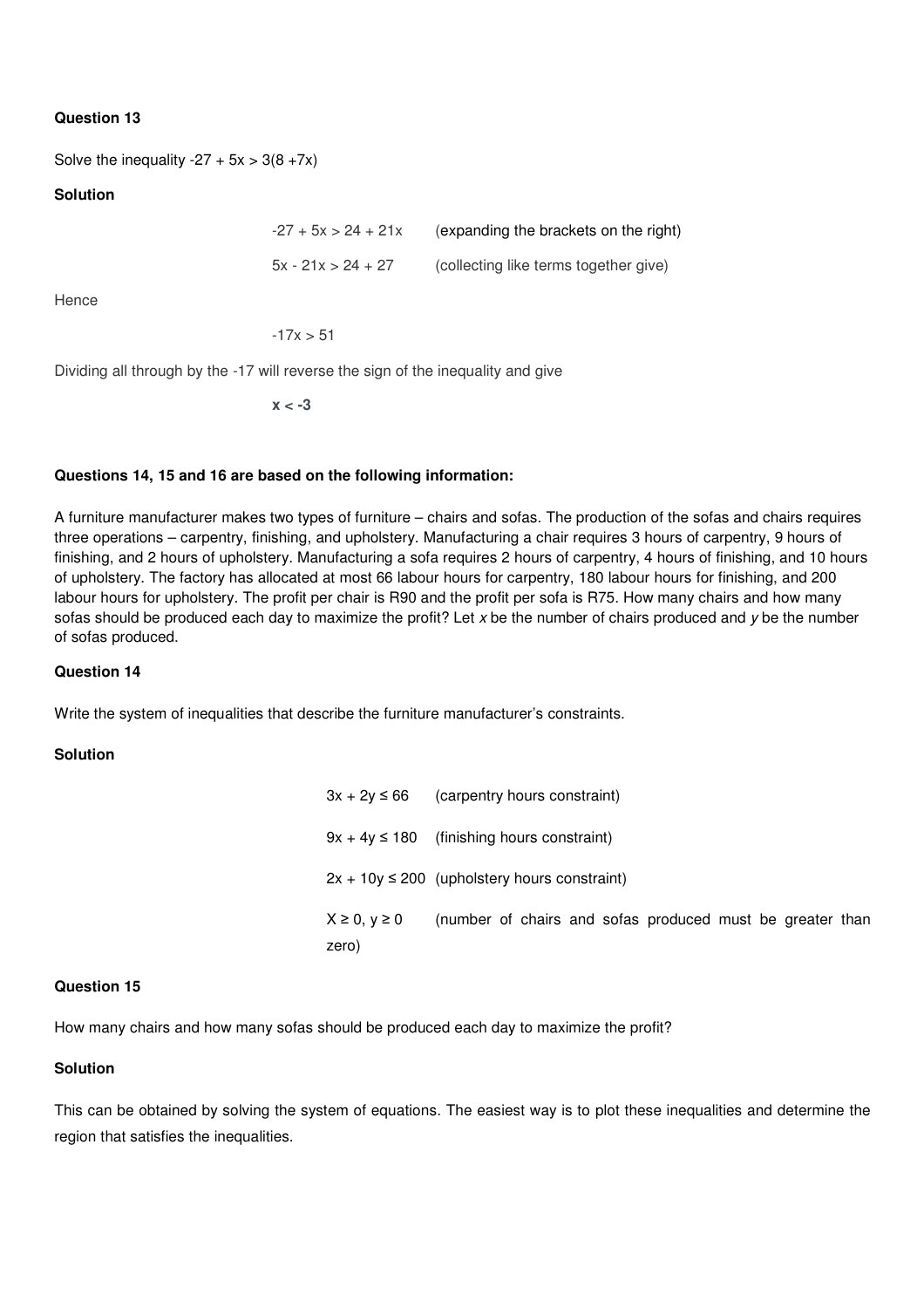

We will use the points of intersection to determine the number of chairs and sofas that will produce the maximum profit  $p = 90x + 75y$  as follows;

When  $x = 0$  and  $y = 0$ ,  $p = 90(0) + 75(0) = 0$ When  $x = 0$  and  $y = 20$ ,  $p = 90(0) + 75(20) = 1500$ When  $x = 10$  and  $y = 18$ ,  $p = 90(10) + 75(18) = 2250$ When  $x = 16$  and  $y = 9$ ,  $p = 90(16) + 75(9) = 2115$ When  $x = 20$  and  $y = 0$ ,  $p = 90(20) + 75(0) = 1800$ 

The manufacturer must produce 10 chairs and 18 sofas in order to maximize the profit.

# **Question 16**

What is the maximum profit realized in a day?

#### **Solution**

The maximum profit is R2250 as per the calculation above.

## **Questions 17 and 18 are based on the following information:**

A Company specializes in the production of washing machines. The cost in rand to produce a washing machine is  $C(x) = 300$ 

and the revenue in rand obtained from selling a washing machine is

 $R(x) = 800 - x + 0.05x^2$ 

Where x is the number of washing machines produced.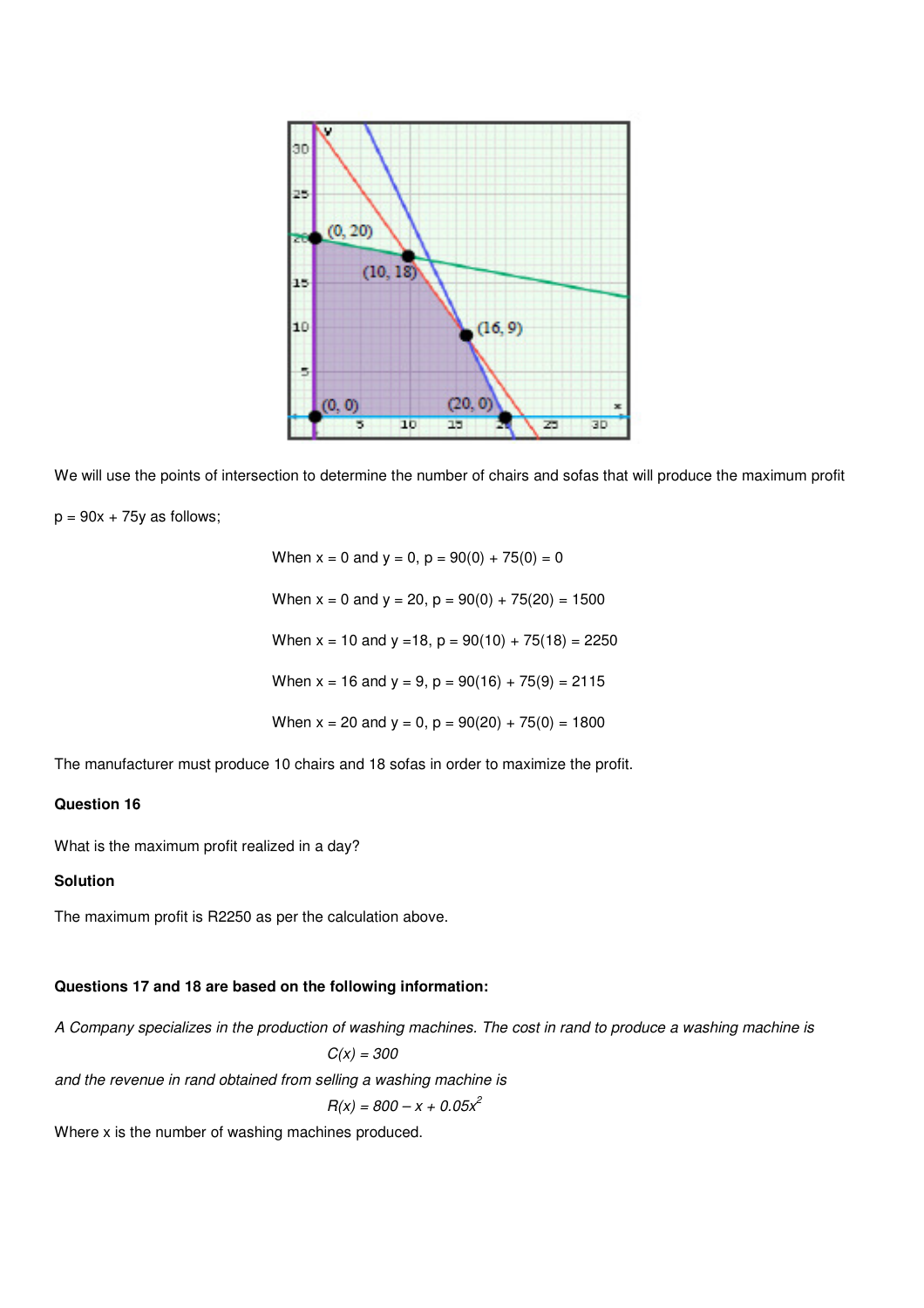#### **Question 17**

Determine the marginal profit function

# **Solution**

The cost in rand to produce x washing machines is 300x.

The revenue from selling x washing machines is  $800x - x^2 + 0.05x^3$ 

First, find the profit function by subtracting the cost function from the revenue function.

$$
p(x) = (800x - x2 + 0.05x3) - 300x
$$
  

$$
p(x) = 0.05x3 - x2 + 500x
$$

Then, determine the marginal profit function by differentiating the profit function as follows

 $p<sup>1</sup>$  $(x) = 0.15x^{2} - 2x + 500$ 

# **Question 18**

What is the marginal profit obtained by selling 50 washing machines?

#### **Solution**

The marginal profit is obtained by substituting 50 into the marginal profit function as follows

$$
p1(x) = 0.15x2 - 2x + 500
$$
  

$$
p1(50) = 0.15(50)2 - 2(50) + 500
$$
  

$$
p1(50) = 775
$$

#### **Questions 19 and 20 are based on the following information:**

The cost in rand for the daily production of x kilograms of gold by a mining company is given by the function

$$
C(x) = -\frac{1}{50}x^2 + 200x + 3000.
$$

# **Question 19**

Determine the marginal cost to produce these kilograms of gold.

# **Solution**

The marginal cost function is obtained by differentiating the cost function as follows:

$$
C1(x) = -(2) \frac{1}{50}x + 200
$$

$$
C1(x) = -\frac{1}{25}x + 200
$$

#### **Question 20**

Calculate the marginal cost to produce 150 kilograms of gold.